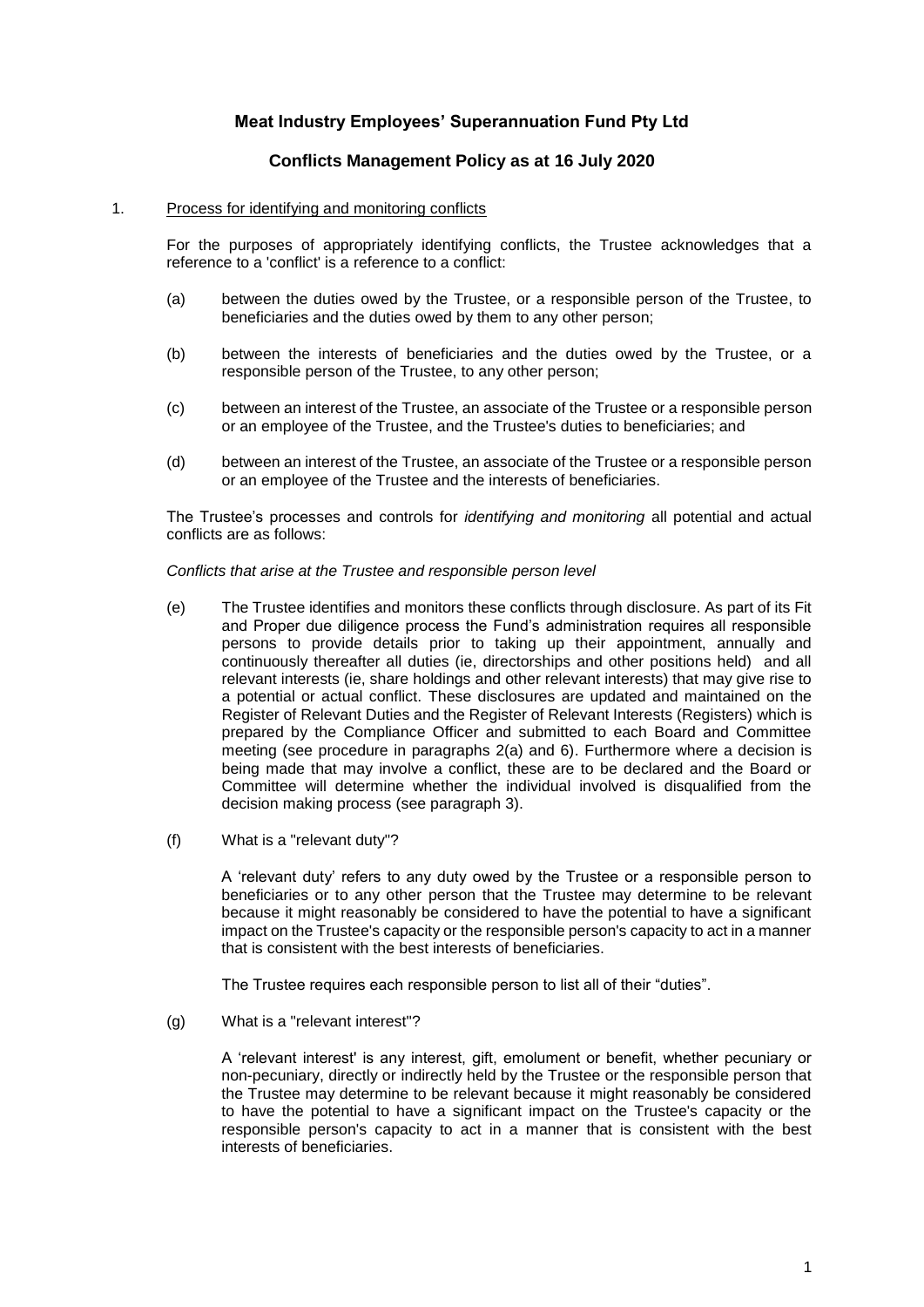In the context of gifts and hospitality (eg. lunches and dinners), the Trustee requires each responsible person to describe the item, date received and estimated value for any item valued at \$50 or more. The Trustee considers that an amount of \$200 or more (for a 'one off' gift or event) and \$600 or more (cumulative annual amount arising from a series of lower value amounts) to be deemed a 'relevant interest' under this Conflicts Management Policy. However, the Trustee or a responsible person will not accept a 'one off' gift or hospitality valued at \$600 or more, unless approved by the Trustee's Administration Committee. Conference invitations where the fees are waived by the conference organisers are not subject to approval by the Administration Committee.

The Trustee requires each responsible person to list the name of shareholdings held directly by themselves or their family or through any controlled holding company or trust.

So far as trading in shares is concerned, directors should advise all trades to the Chairperson of the Board. Other responsible persons should advise their trades to the Fund Manager. This advice may be after the event, unless the responsible person is aware that the Fund currently has an incomplete decision to trade in the same security in which case permission must be sought in advance.

(h) How does the Trustee determine whether a duty or interest is relevant?

The responsible person discloses all duties and all interests. The Trustee will assess the relevance of each particular duty and interest that has been disclosed when the registers are submitted to each Board and Committee meeting by considering the nature of the duty or interest, including whether it is a one-off occurrence or whether it has an ongoing, recurring or cumulative nature.

The Trustee will also assess the relevance of a duty by considering the extent to which the role giving rise to the duty could influence the duties owned by the responsible person to beneficiaries.

The Trustee will also consider, for example, whether the duty or interest has the potential to:

- (i) Cause the Trustee to breach a duty owed to beneficiaries;
- (ii) Impact the Trustee's capacity to act honestly and fairly towards beneficiaries;
- (iii) Cause the Trustee to provide sub optimal benefits to members by using uncompetitive administration, insurance or investment related services;
- (iv) Be perceived that the responsible person is benefiting personally from their role with the Fund at the expense of beneficiaries; or
- (v) Be reasonably considered by beneficiaries as having the potential to create a conflict of duty or interest.

#### <span id="page-1-1"></span><span id="page-1-0"></span>2. Process for avoiding conflicts

The Trustee's controls and processes for *avoiding conflicts* are as follows:

(a) The Registers are included with the agenda papers for each Board and Committee meeting. The Chairperson asks all responsible persons to confirm they are eligible to hold the positions they hold and to disclose any changes in any relevant duty or interest stated in their entries in the Registers that might reasonably be considered to have the potential to have a significant impact on their capacity to act in a manner that is consistent with the best interests of beneficiaries.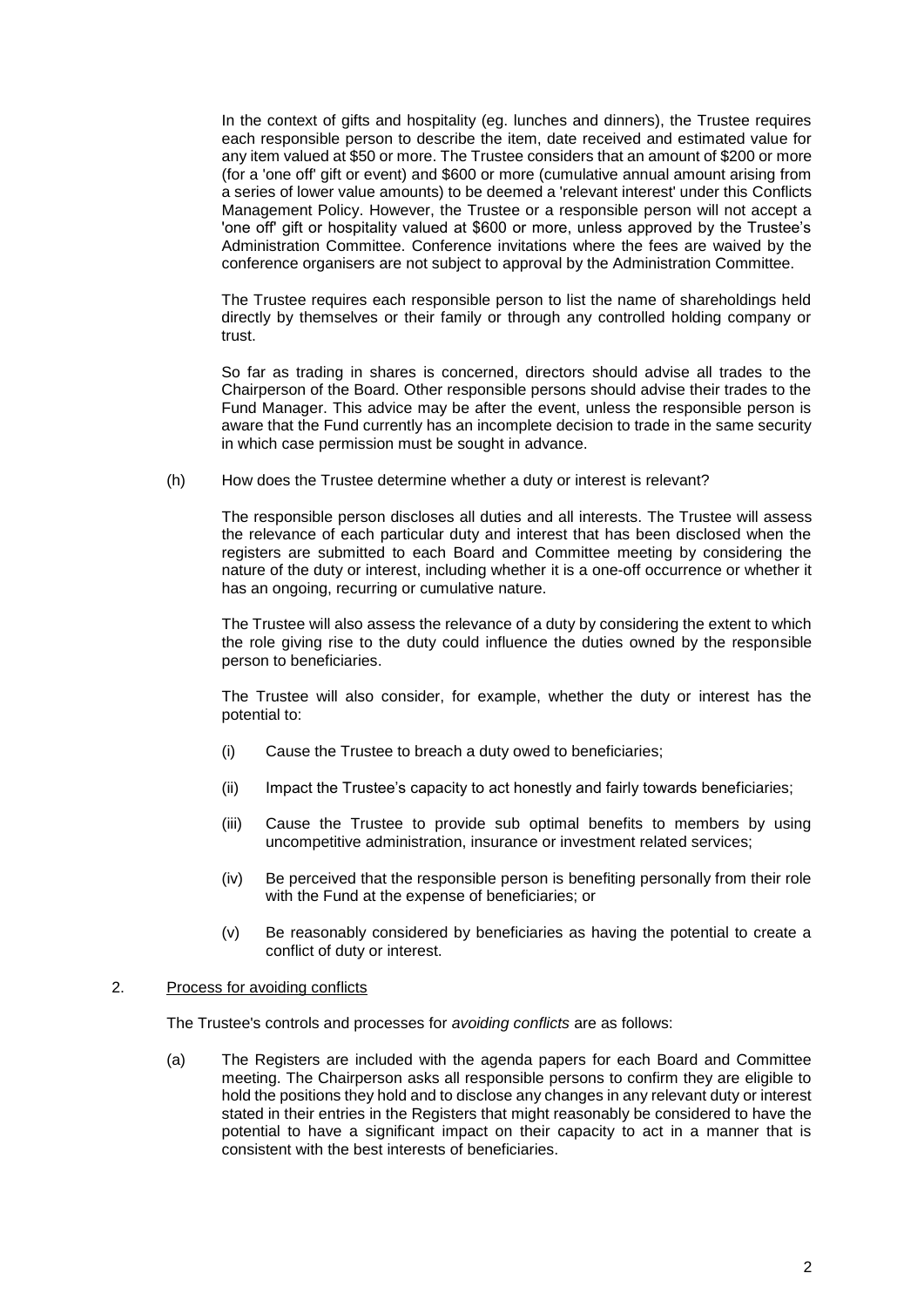(b) Where a decision is being made regarding the management of the Fund (eg. investment matters or the letting of a contract) it is a requirement that a responsible person advises the Board or its Committees of any financial interest or relevant duty connected to the dealings with an entity or an associate of an entity with whom a commercial transaction is about to be undertaken This would capture situations where the responsible person is a director or a shareholder of the entity that the Fund holds shares in or has dealings with. The Board or Committee members must assess the conflict to determine whether it is so acute or pervasive that it cannot be managed and it must be avoided, e.g., where general law requires it.

The action the Trustee will take to avoid the conflict will depend on the circumstances existing at the time. The Trustee may decide it is necessary or prudent for the responsible person to relinquish the relevant duty (connected to the transaction) to another person, dispose of the financial interest (connected to the transaction) or cease their role with the Trustee.

Please see examples below to illustrate how various conflicts may be avoided:

*(i) Director under actual conflict regarding other directorship held in competitor fund*

If a director of MIESF is also a director of a competitor superannuation fund, the Trustee is of the view that this conflict is so acute and pervasive that there is no option but to avoid the conflict by requiring the director to relinquish the other directorship to another person or cease their role as a director of MIESF.

*(ii) Responsible person found to have received monetary gifts and/or benefits that could reasonably be perceived to be an inducement or bribe from a service provider to the Trustee*

If a responsible person is found to have received monetary gifts and/or benefits that could reasonably be perceived to be an inducement or bribe or the like from a service provider to the Trustee, that person will be required to cease their role with the Trustee.

*(iii) Staff buying and selling securities while the Trustee is trading*

While the Trustee is buying and selling securities for MIESF, activities such as 'front running' is not permitted. This would generally only apply in transactions involving small companies, as the volume of securities bought and sold by the Trustee is unlikely to move the price of securities in large companies. Nevertheless, all relevant staff are reminded to remain out of the market over a period in which the Trustee is buying or selling a particular security.

# <span id="page-2-0"></span>3. Process for managing conflicts

The Trustee's controls and processes for *managing conflicts* are as follows:

- (a) As soon as the Board becomes aware of a potential conflict in relation to a responsible person, the Board will make a decision as to whether the potential conflict affects the responsible person's capacity to make a decision in the best interests of beneficiaries.
- <span id="page-2-1"></span>(b) Should the Board be of the view that the potential conflict affects the responsible person's capacity to make a decision in the best interests of beneficiaries; the Board will take necessary action to manage any potential conflict that is on-going in accordance with the requirements to give priority to the duties to and interests of, beneficiaries in sections 52(2)(d) and 52A(2)(d) of the SIS Act.

The action the Trustee will take to manage any potential conflict will depend on the circumstances existing at the time The Board or Committee members may decide which one of the following actions should be taken: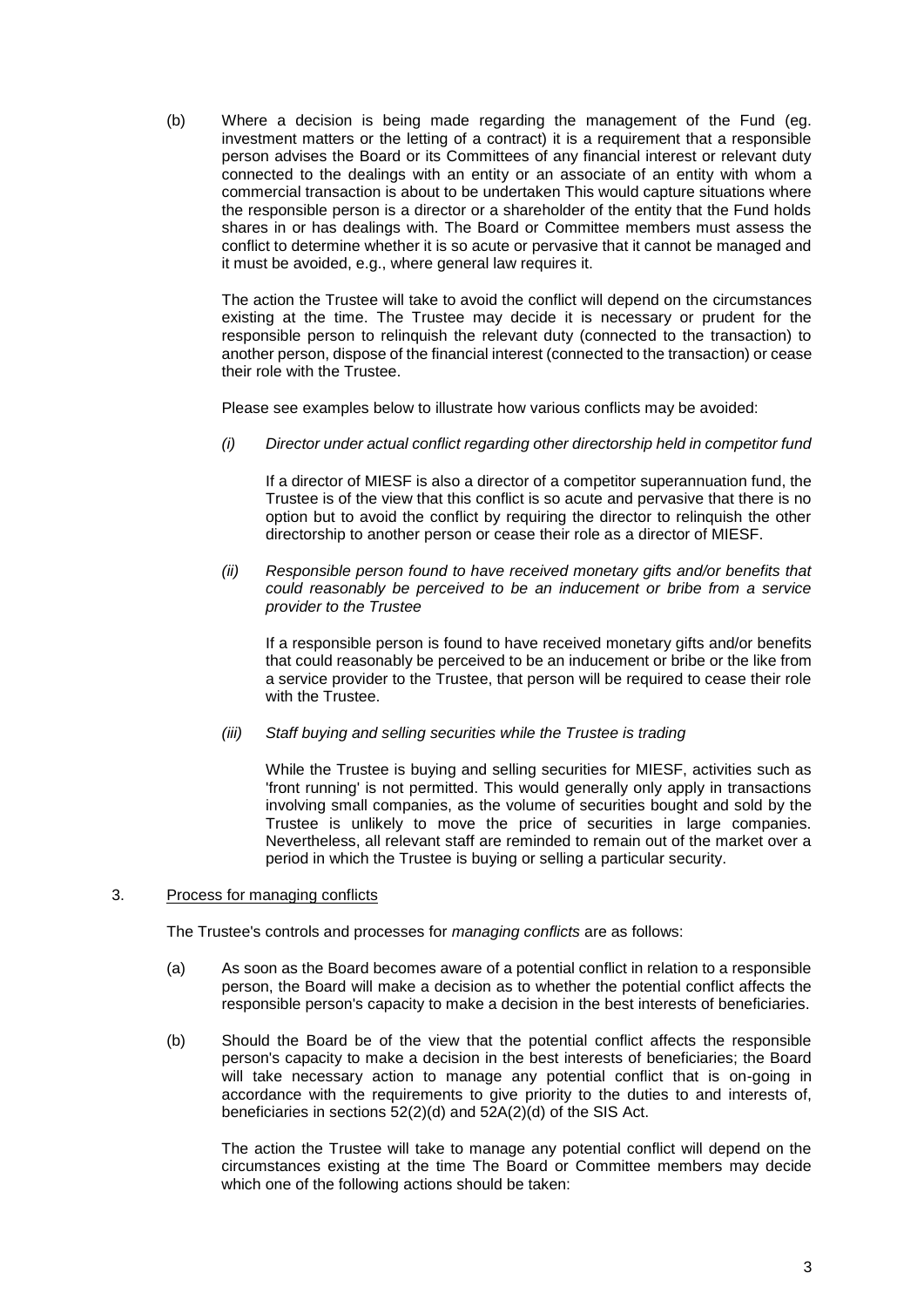- The responsible person is excluded from the relevant part of the meeting;
- The responsible person remains at the relevant part of the meeting but abstains from voting on that agenda item; or
- No action is taken because the conflict is considered insignificant and the Board or Committee is satisfied that the interest or duty should not disqualify the responsible person from attending or voting in respect of that agenda item.

It should be noted that non attendance at a meeting by a responsible person without disclosure of a potential conflict does not address or remove the conflict.

Please see examples below to illustrate how various conflicts may be managed:

*(i) Director under potential conflict regarding outsourced material business activity*

If a director of MIESF is also a director or a material shareholder of a company that is in the process of negotiating a contract with the Trustee for the outsourcing of a Trustee's material business activity, the Board will ensure that all negotiations are strictly carried out at arm's length terms. This includes, requiring the director to refrain from voting and to leave the room when the Board is discussing any matter relating to the contract. Furthermore, to ensure appropriate on-going evaluation of management of the potential conflict, each time the contract is due for renewal, the Board will ensure that the director has absolutely no input in any decision to renew or the negotiation of any term in the contract.

*(ii) Responsible person under potential conflict regarding retention of a gift or hospitality valued at \$600 or more* 

If a responsible person is offered a gift or hospitality thought to be valued at \$600 or more, the members of the Trustee's Administration Committee must be advised and they will determine whether the gift or hospitality can be accepted depending on the circumstances.

*(iii) Responsible person is a director of a company having been nominated by the Trustee* 

Where a responsible person has been nominated by the Trustee to be a director of a company then discussion of matters concerning that company at a Board or Committee meeting involving the responsible person does not give rise to a conflict of interest under this Conflicts Management Policy.

*(iv) Responsible person is a director of an investment company that the Trustee is looking to invest with or has already invested with* 

The Board will ensure that all considerations of the proposed or actual investment are subject to the same scrutiny as other investments, including reviews of performance and fees. The Board will determine which of the actions above will apply whenever a meeting considers this investment.

*(v) Responsible person having a personal relationship with a principal or owner of a potential service provider*

The responsible person should discuss the situation with the Board's Chairperson to determine what action to take and what disclosure is needed.

*(vi) Responsible person is a member of the Fund*

The Board has determined that a responsible person being a member of the Fund does not generally give rise to a conflict of interest under this Conflicts Management Policy.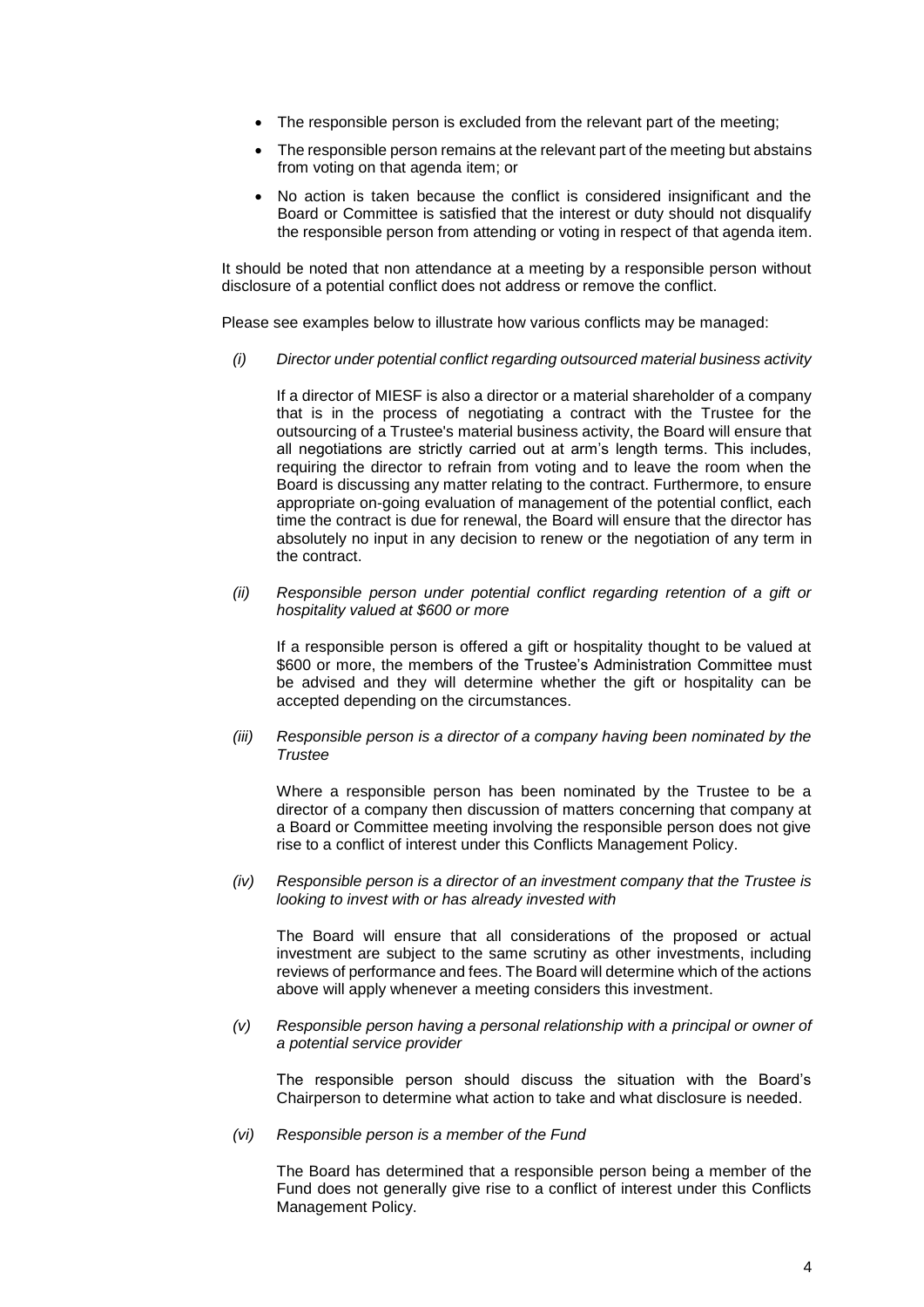### 4. Process for responsive action in the event of conflict

The Trustee's controls and processes for ensuring appropriate action is taken in the event of a conflict arising, including on-going evaluation of management of the conflict and provision for escalation or alternative action if required are as follows:

(a) As stated in paragraph [3](#page-2-0)[\(b\),](#page-2-1) once the Board is of the view that a conflict exists, it will take necessary action, in light of the circumstances, to manage the conflict and if necessary, manage any potential conflict that is on-going. The management of the conflict will be reviewed at every Board meeting where the conflict is relevant. Alternative treatment of the conflict will be determined by the Trustee where appropriate.

### 5. Process for recording conflicts in Board minutes

The Trustee's controls and processes for *recording in the minutes of Board, board committee and other relevant meetings details of each conflict identified and the action taken to avoid or manage the conflict* are as follows:

- (a) At each meeting of the Board and its Committees, the Chairperson will invite all attendees to disclose details of any potential or actual conflict and the appropriate action that was taken in response. These details will be recorded by the staff member taking the minutes.
- (b) Should the details of a potential or actual conflict be disclosed, however appropriate action has not yet been undertaken, the Board and its Committees will agree on an appropriate course of action. These details will be recorded by the staff member taking the minutes.
- (c) For the avoidance of doubt, both the Board and its Committees will be responsible for recording the details of any potential or actual conflict and the appropriate action that was or will be taken in response.

#### <span id="page-4-0"></span>6. Controls and processes for development and maintenance of Registers

The Compliance Officer is responsible for the development and maintenance of the Registers annually, following each Board and Committee meeting and on an ad-hoc basis.

- (a) *Annually* 
	- *(i)* The Compliance Officer will provide a Responsible Person Declaration of Duties & Interests to each responsible person to complete and return to the Compliance Officer annually.
	- *(ii)* After receiving a completed and signed Responsible Person Declaration of Duties & Interests from each responsible person, the Compliance Officer will review the duties for accuracy and completeness against independent regulatory registers and then update the Registers and provide the up-to-date Registers to the Board at the next Board meeting.
	- *(iii)* The Board will consider the content of the Registers at each Board meeting and decide what further action to take pursuant to paragraphs 2 and [3.](#page-2-0)
- (b) *Following each Board and Committee meeting*
	- *(i)* Should a responsible person disclose under paragraph [2](#page-1-0)[\(a\)](#page-1-1) any change in any relevant duty or interest stated in their entries in the Registers, the Compliance Officer will update the Registers, and the updated Registers will be included with the agenda papers for each Board and Committee meeting.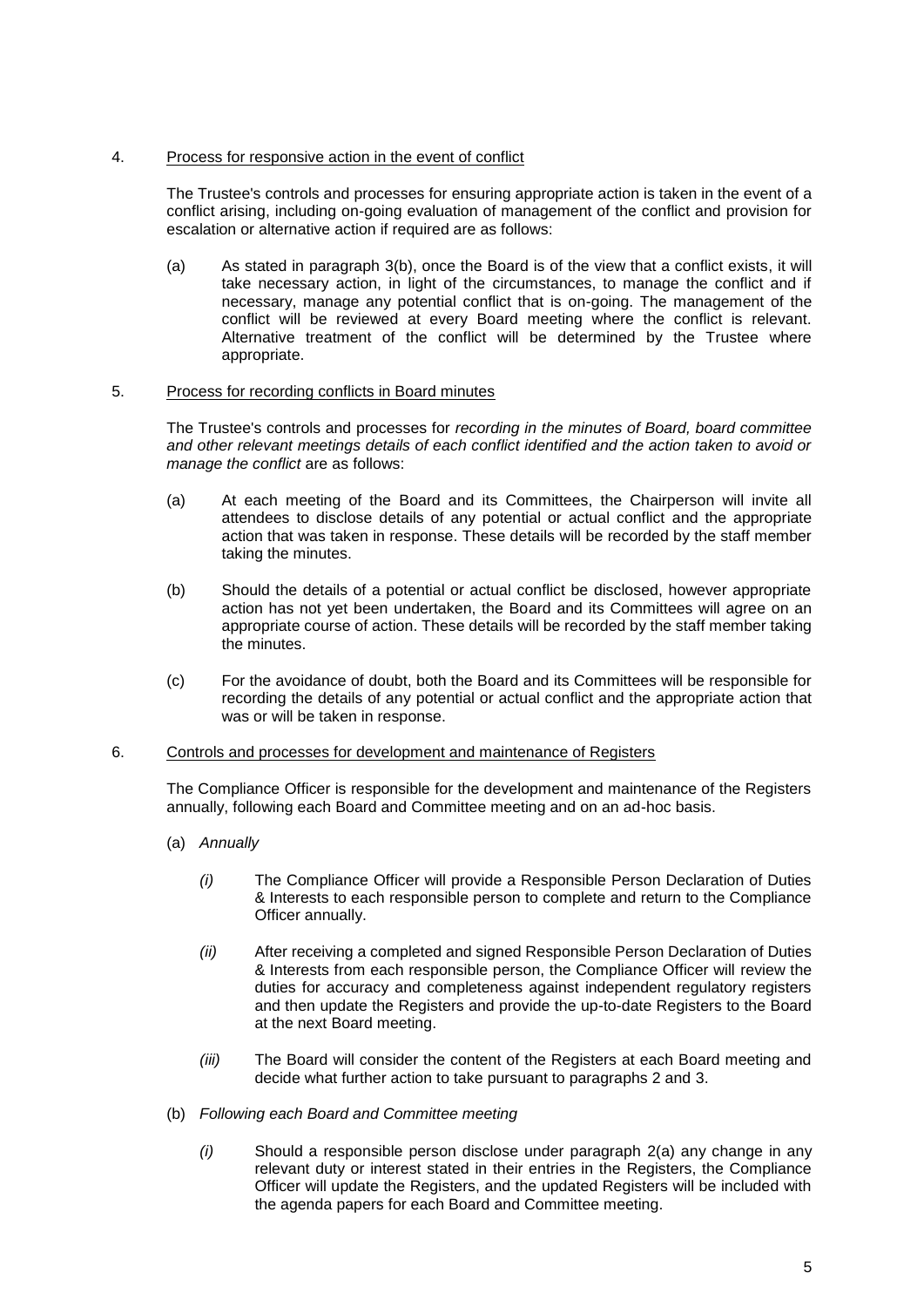- *(ii)* The Board or Committee will consider the content of the Registers at each Board or Committee meeting and decide what further action to take pursuant to paragraphs 2 and 3.
- *(iii)* The Board will assess at each board meeting which duties and interests are actually relevant and hence will be included on the publicly disclosed Register of Relevant Duties and Register of Relevant Interests. Regulation 2.38 of the Superannuation Industry (Supervision) Regulations 1994 requires the public disclosure of a trustee's register of relevant duties and register of relevant interests. Conference fees that are waived and shareholdings are not generally included on the publicly disclosed Register of Relevant Interests. The Board believes that although disclosable, where a responsible person's directly held/controlled shareholdings have no relevance or link to their responsible person role, this information should not be publicly disclosed. The publicly disclosed Register of Relevant Interests will include relevant interests/gifts valued at \$200 or more received since the start of the calendar year prior to the year of disclosure.
- (c) *Ad-hoc*
	- *(i)* Once a responsible person becomes aware of any change in any relevant duty or interest stated in their entries in the Registers, they will report to the Compliance Officer who will update the Registers, and the updated Registers will be included with the agenda papers for each Board and Committee meeting.
	- *(ii)* The Board will consider the content of the Registers at each Board meeting and decide what further action to take pursuant to paragraphs 2 and 3.

### 7. Process for enquiry into conflicts regarding service providers

The Trustee's processes for *undertaking regular and thorough enquiry to identify all conflicts arising from the Trustee's relationship or the relationship of a responsible person with an existing or prospective service provider or adviser are as follows:* 

- (a) When each responsible person completes their Responsible Person Declaration of Duties & Interests in accordance with paragraph [6,](#page-4-0) they must ensure that all relevant duties and interests in respect of their relationship (if any) or the Trustee's relationship (if any) with existing or prospective service providers or advisers are disclosed.
- (b) When completing a Responsible Person Declaration of Duties & Interests each responsible person must include the details of the duty by making an assessment of their functions and the kinds of decisions they make in both roles and the impact these decisions may have on the business operations of both entities. Similarly, each responsible person must include details of the interest including the source and description of the interest.

### 8. Process when director is appointed to the Board

- (a) As noted in paragraph [1\(](#page-0-0)e), each director will be provided prior to being appointed as a director, a copy of this Conflicts Management Policy so that they are aware of the Trustee's controls and processes for identifying, assessing, mitigating, managing and monitoring all conflicts. Each newly incoming director will also have to complete a Responsible Person Declaration of Duties & Interests.
- (b) At the newly appointed director's first Board meeting the Board will emphasise the importance of the Conflicts Management Policy, including making the director aware that, due to the strong possibility of a conflict as a result of being nominated by an employer or union, the director must adopt a diligent attitude when disclosing relevant duties and interests and avoiding or managing any actual or perceived conflict between the interests of beneficiaries and the interests of the director's nominating employer or union.